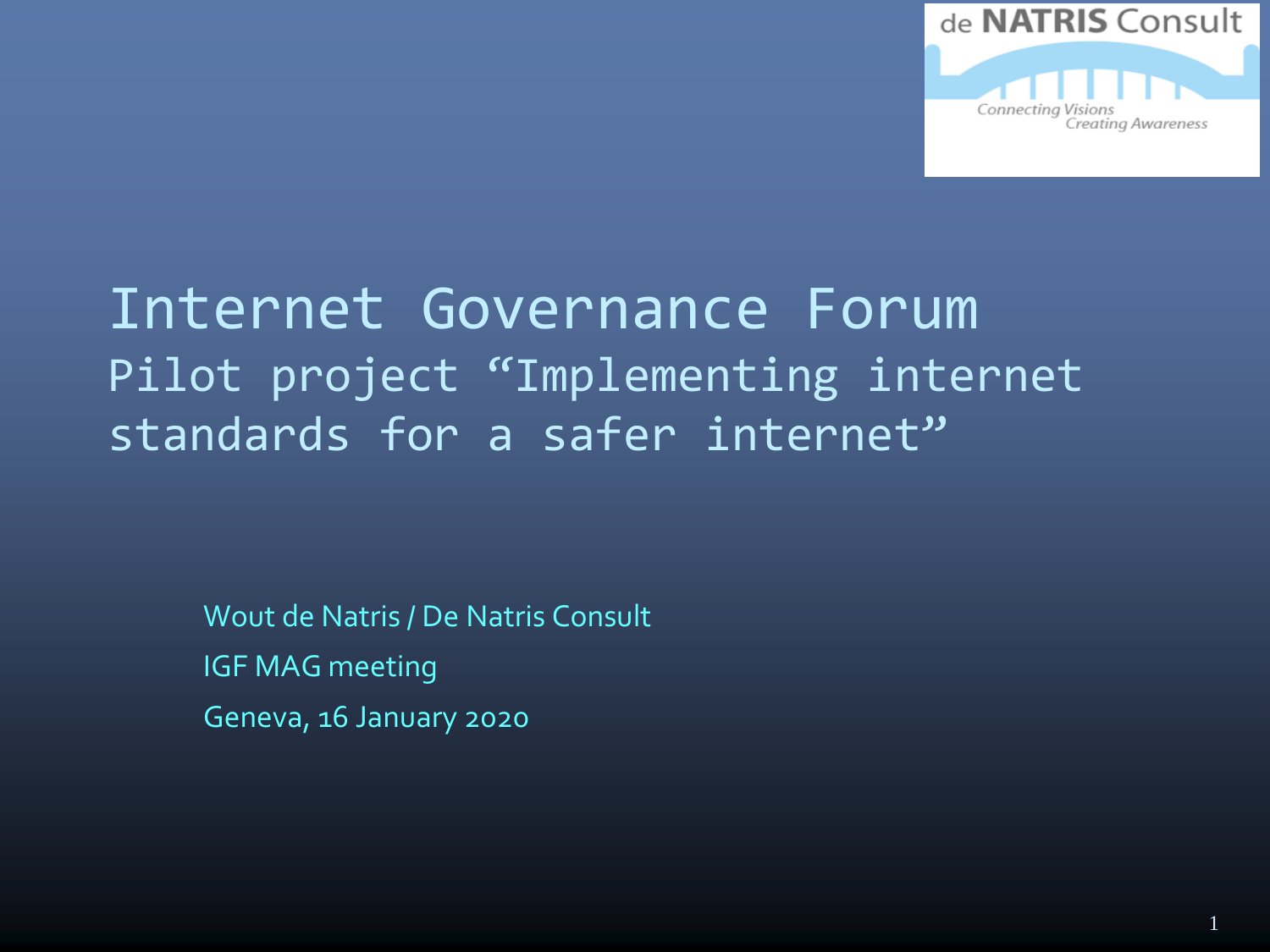## Agenda

1. The pilot's origins 2. The research 3. The results 4. Next steps 5. Thank you 6. Questions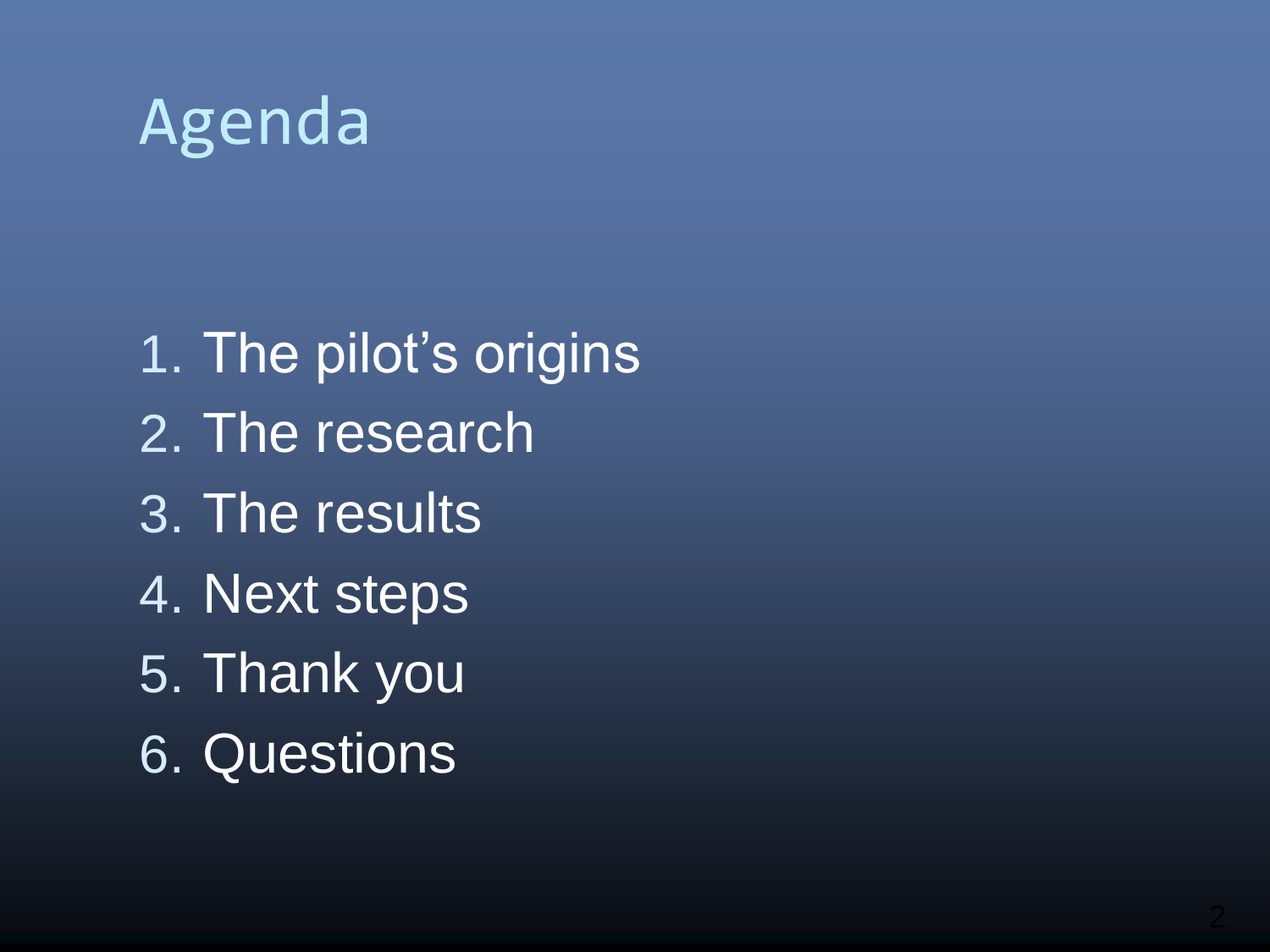# The past

- MAG working group on future strategy
- Report 'Strengthening cooperation within the context of the IGF'
- Long term and complex internet issues
- Tangible outcomes
- Pilot proposal
- MAG endorsement
- Self-funded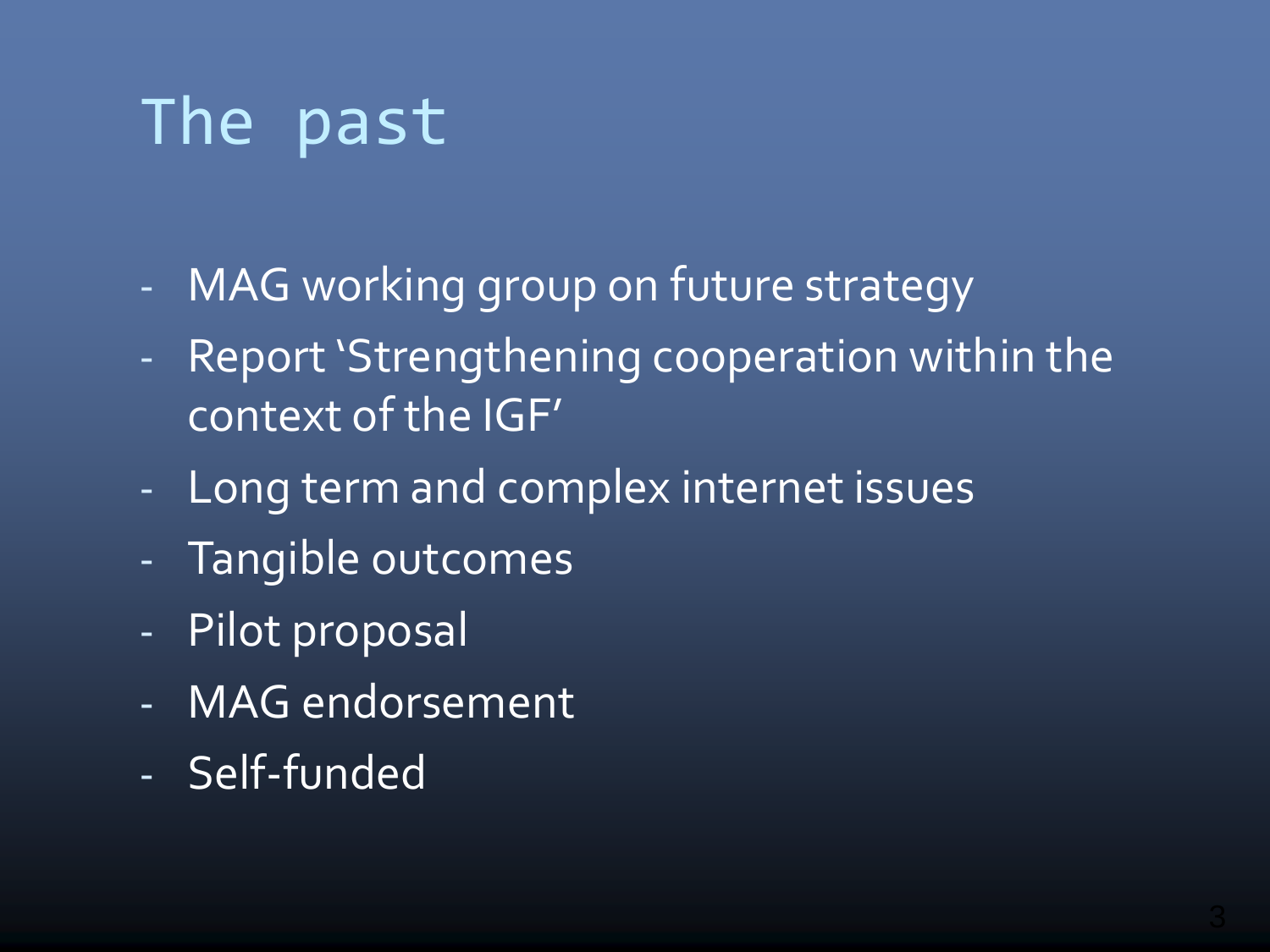## Why internet standards?

Internet security is a major issue

Many solutions already exist

They are (severely) underused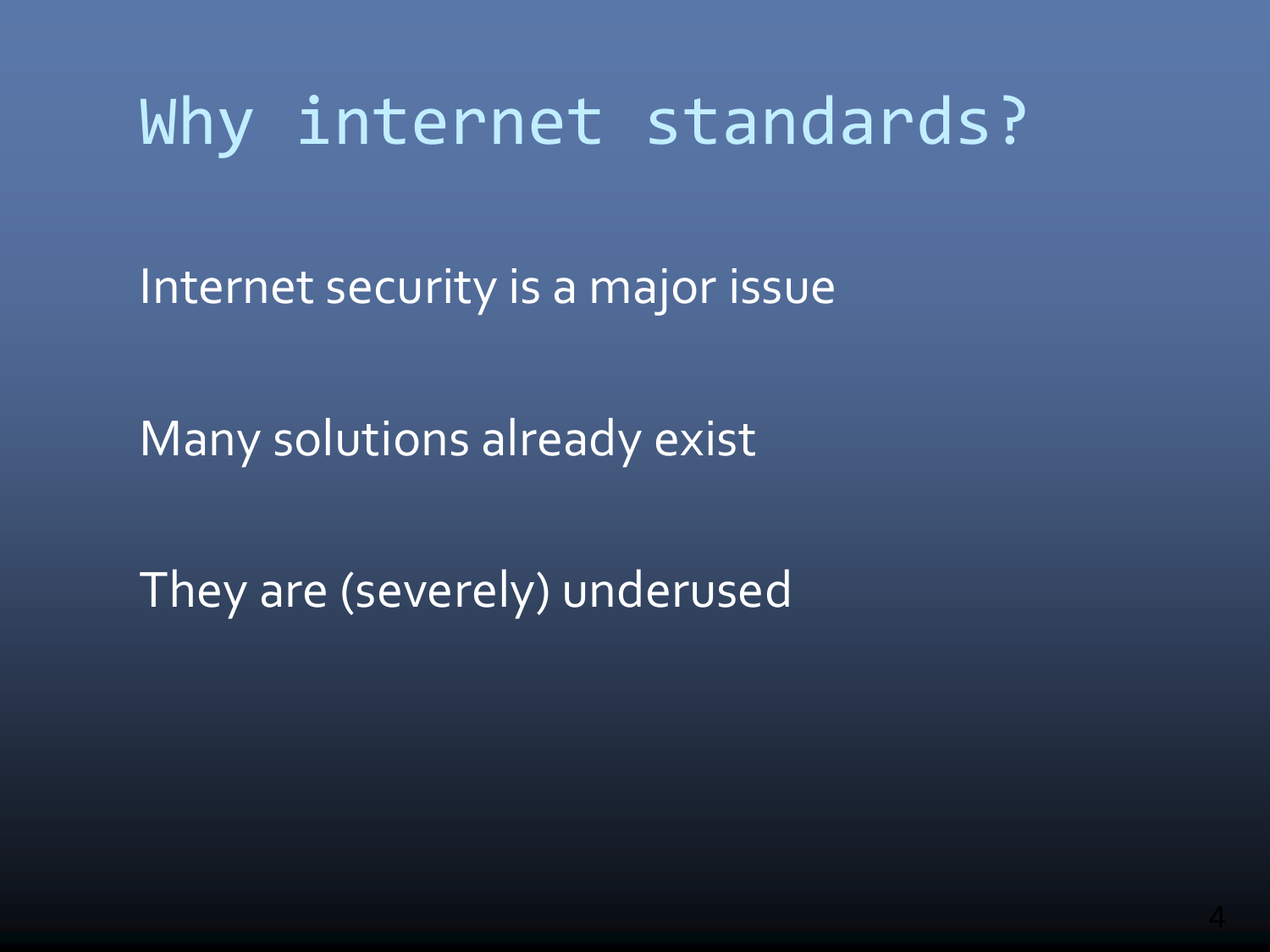## What internet standards?

 DNSSEC (secures domain names)  $\triangleright$  RPKI (secures routing)  $\triangleright$  BCP38 (secures email) OWASP top 10 (secures websites) ISO 27001 (secures information)  $\triangleright$  Safe software principles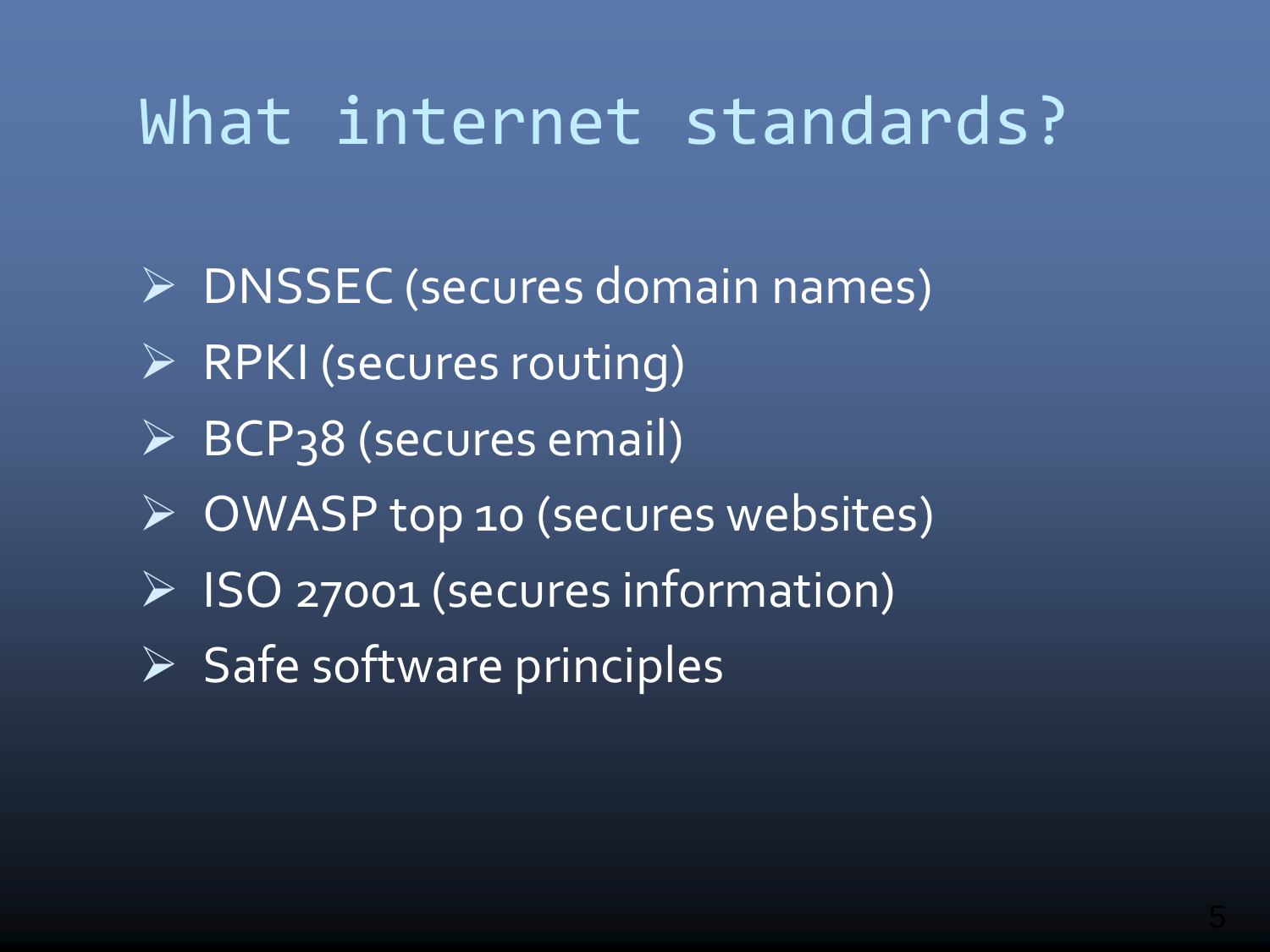#### Three main questions

At the meta level:

Is the IGF capable of producing tangible results that bring a complex issue further?

Project level:

What are causes for slow deployment? What are ways forward?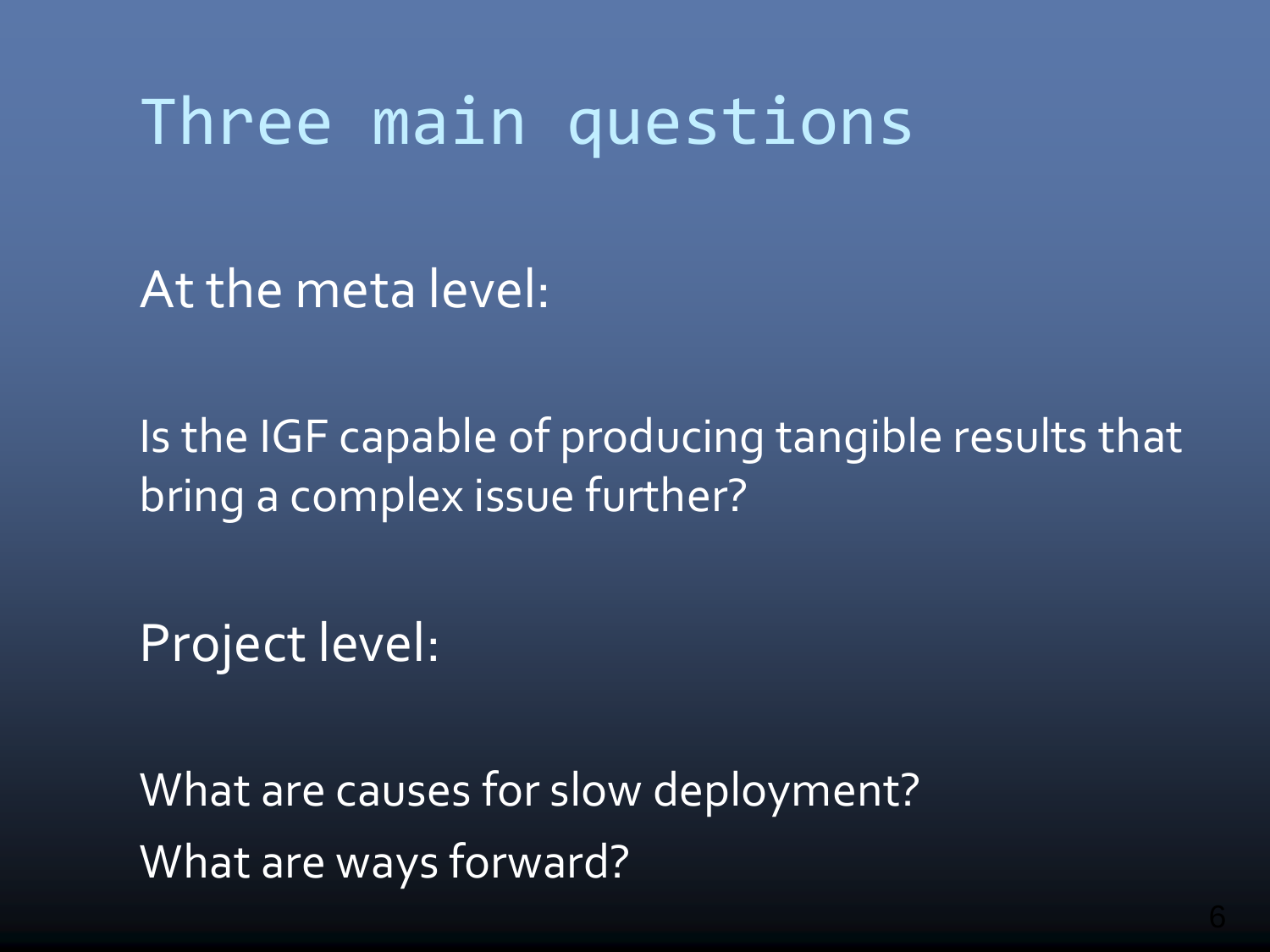#### Approach

#### 1) Survey

- 2) Reach out (parliamentarians)
- 3) IGF workshop
- 4) Interviews
- 5) Desk research
- 6) Report
- 7) Outreach
- 8) Follow up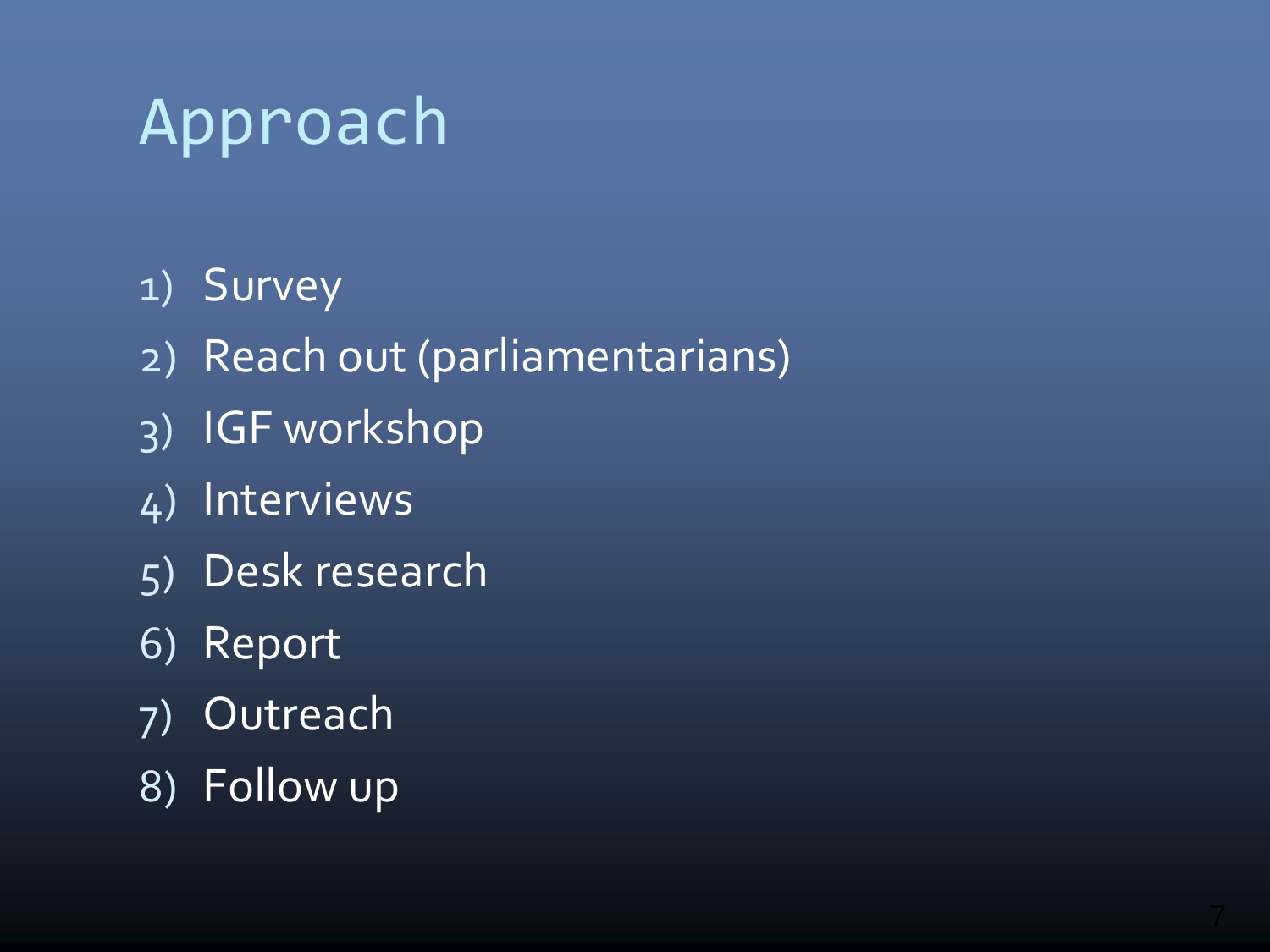## Results

Six recommendations

- 1) Business case
- 2) Legislate/regulate
- 3) Build into products
- 4) Dissemination
- 5) Education
- 6) Communication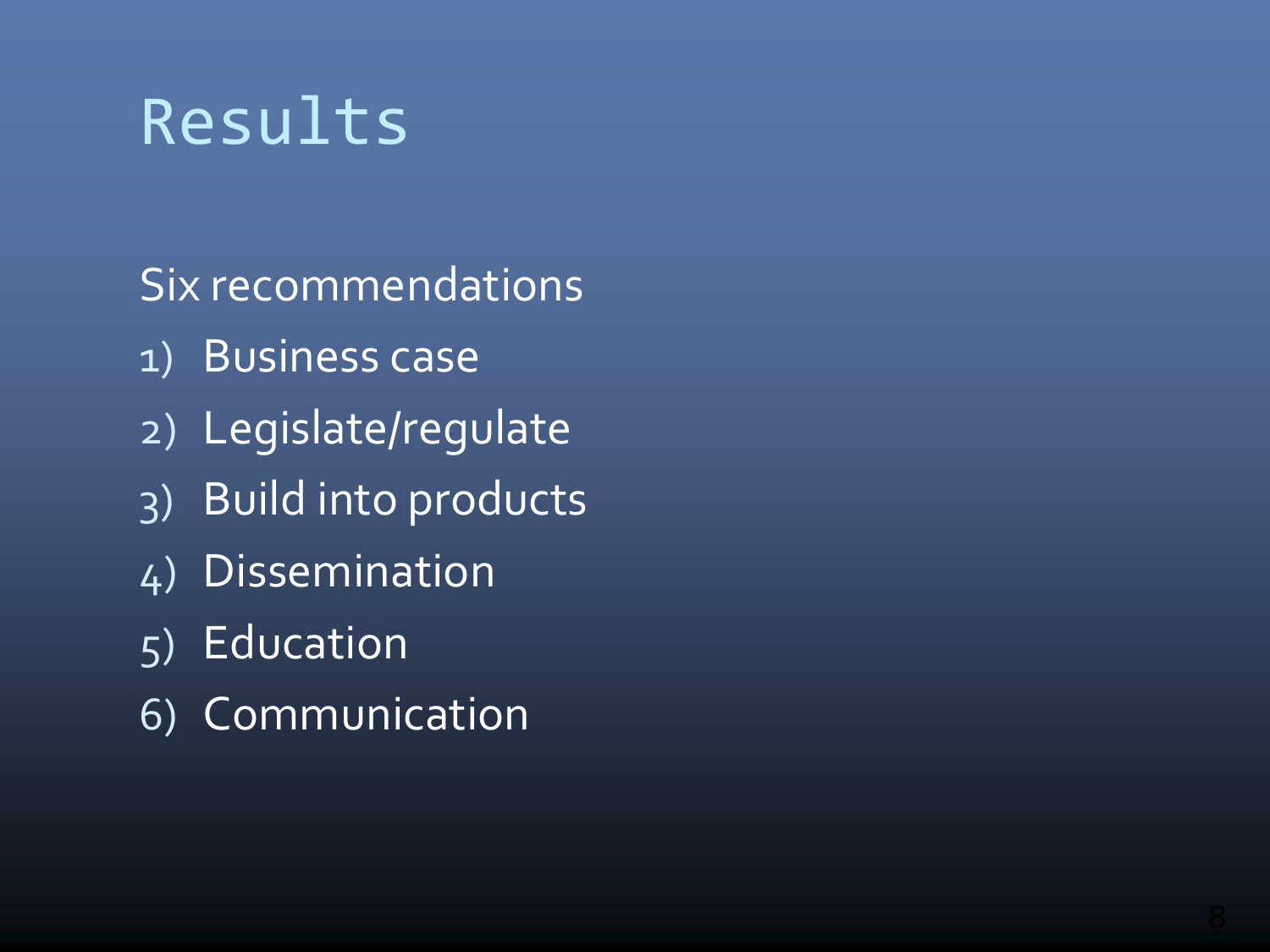#### Results

Paradox 1 (Do not) legislate/regulate Paradox 2 Security Paradox 3 Public core of the internet Paradox 4 Technical community What is an internet standard? Do stakeholders understand each other? Interaction and communication

Governments focus on end users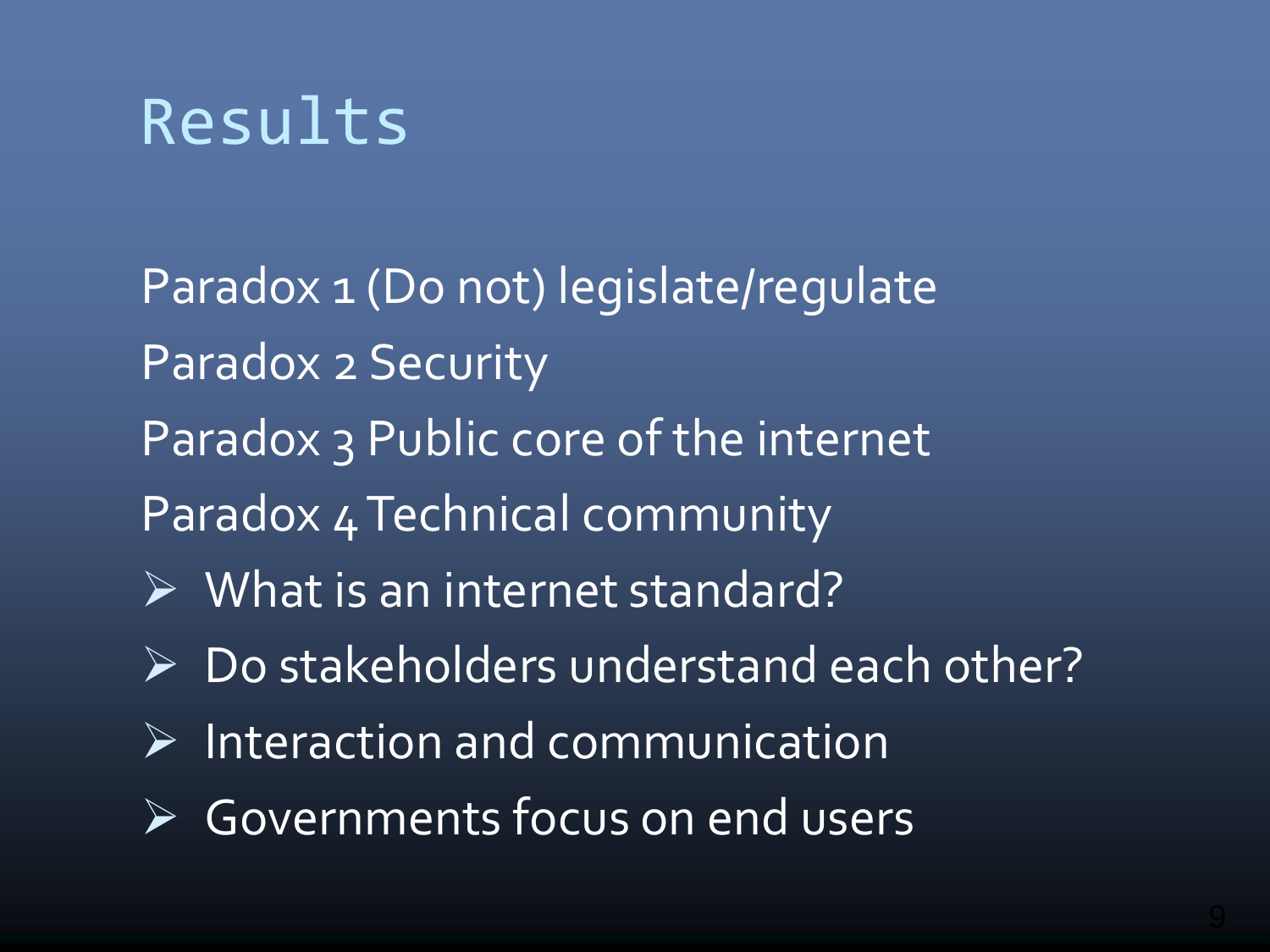## Results 2

 $\triangleright$  After 5G we will be lost  $\triangleright$  Education must be bettered, fast  $\triangleright$  Legislation  $\triangleright$  Regulation  $\triangleright$  So, who actually protects the public core of the internet...

 $\triangleright$  ... when options to protect are voluntary options?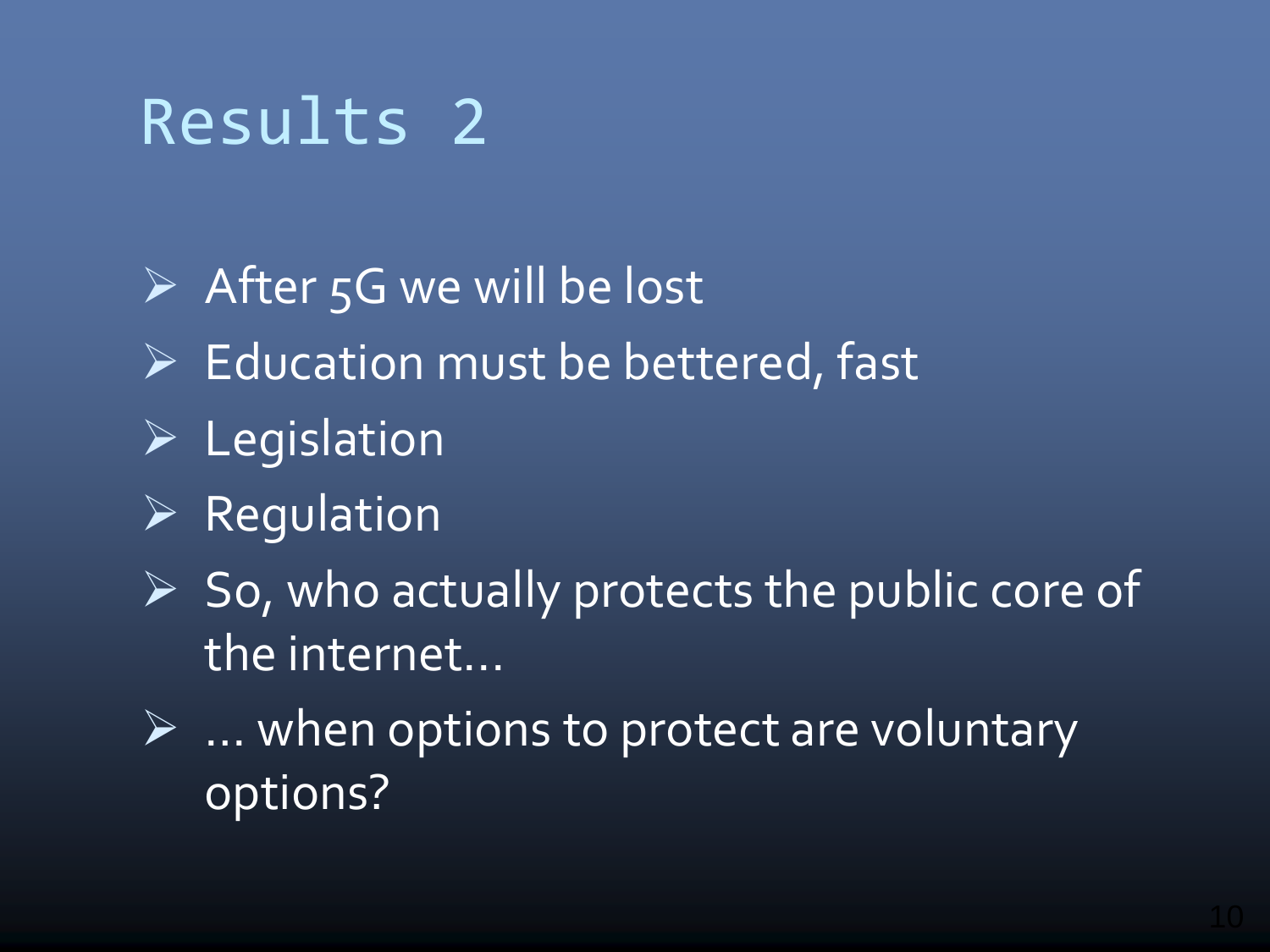## Conclusions

- 1) Legislation is the easiest route to deployment, all else is (much) harder (paradox!)
- 2) Regulation: What do we have? (paradox!)
- 3) An internet standard is not an official standard, even formally excluded by law
- 4) Internet standards are a part of the public core of the internet, yet
- 5) excluded in e.g. GCCS, UNG High-Level panel and formal texts <sup>11</sup>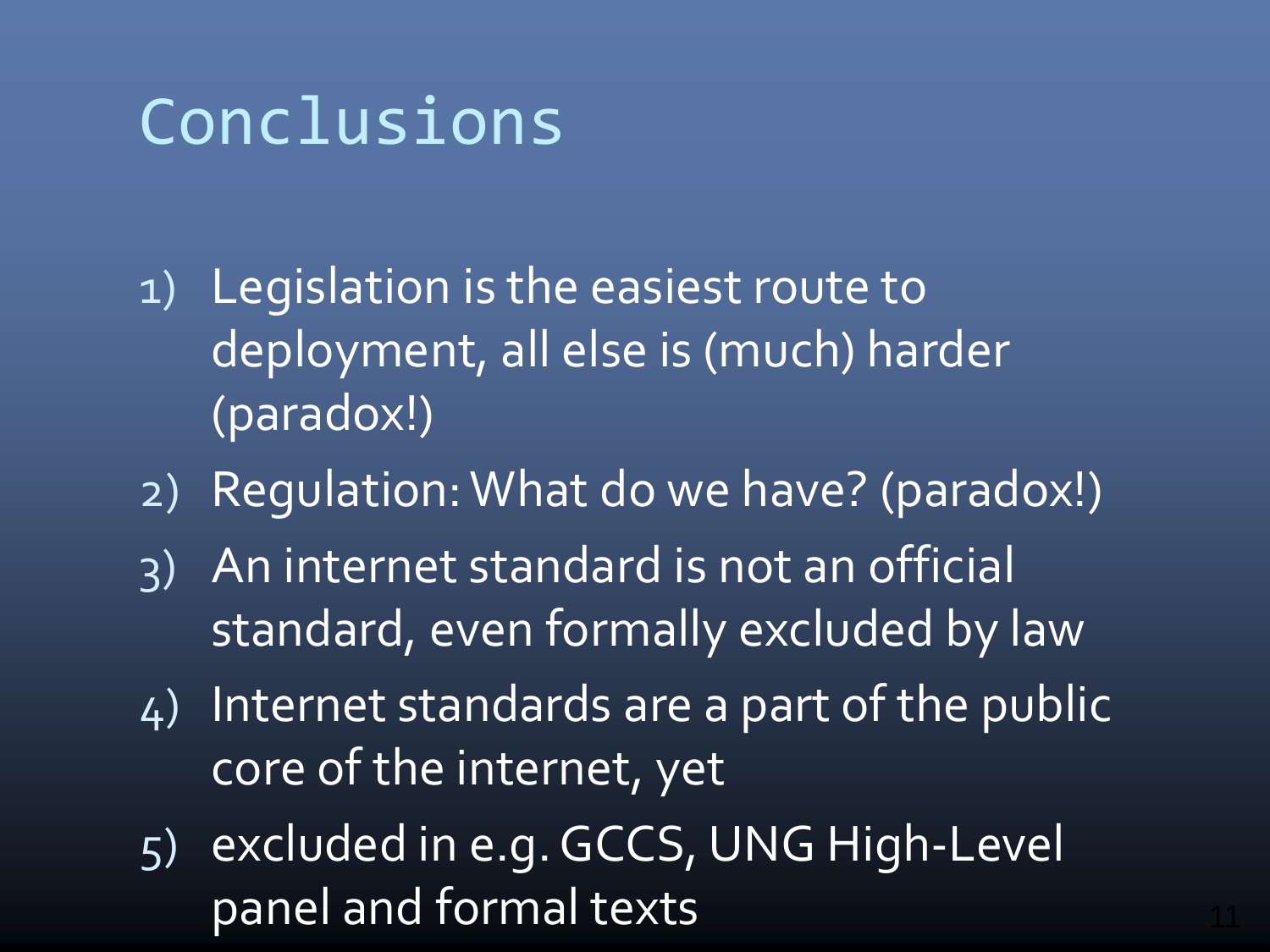# Conclusions

- 6) Communication between technical community and all others needs to become better
- 7) Internet of Things moves towards regulation 8) Education programs need to become better
- 9) Governments need to play a role, but which?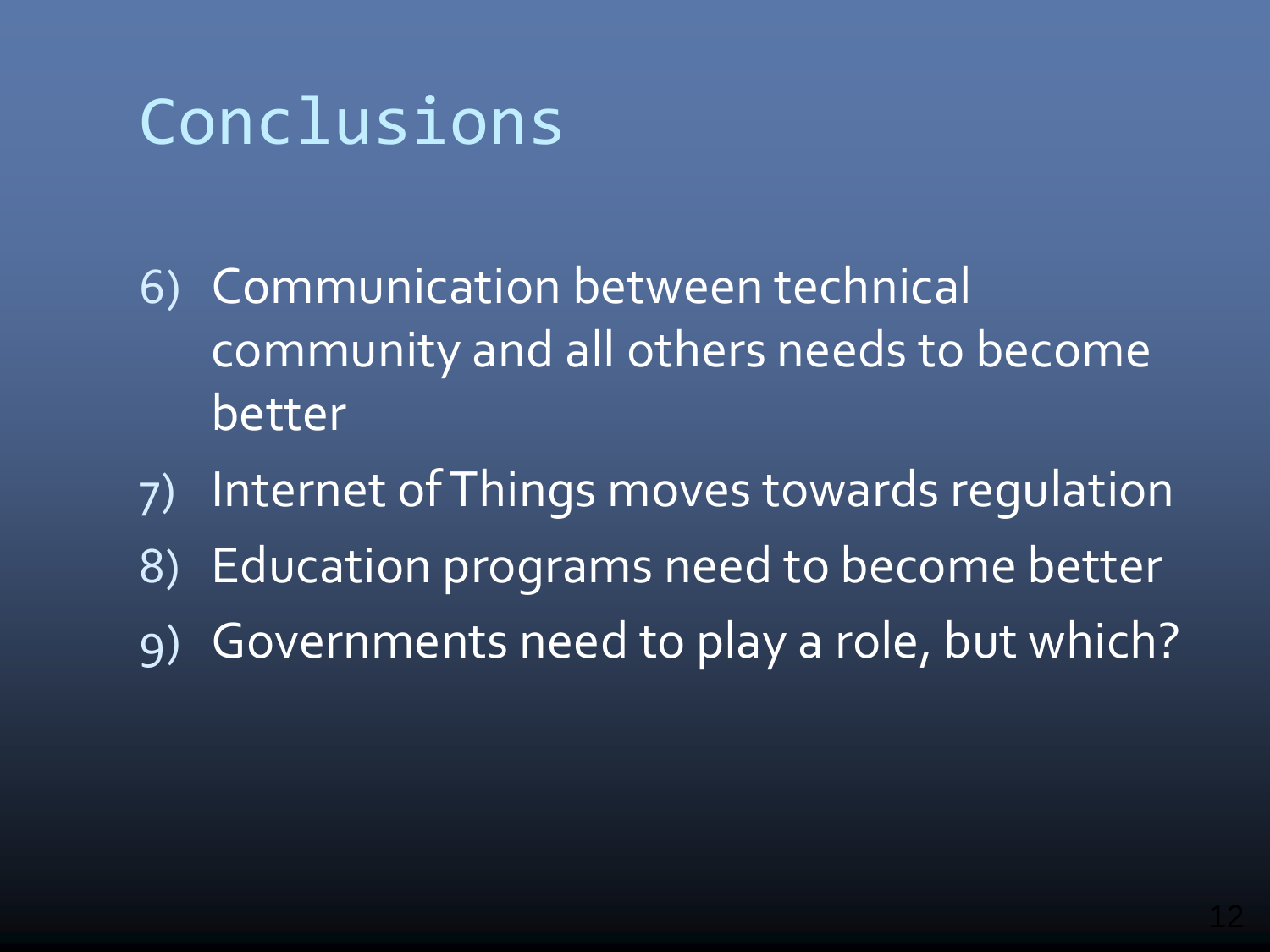## Potential actions

- $\triangleright$  Create a positive business case
- Determine whether arguments against legislation/regulation are valid
- ▶ What can regulators do under current laws?
- $\triangleright$  Assist end users, SMEs and developing nations by…
- $\triangleright$  Addressing platforms on enhancing security
- $\triangleright$  Develop current education programs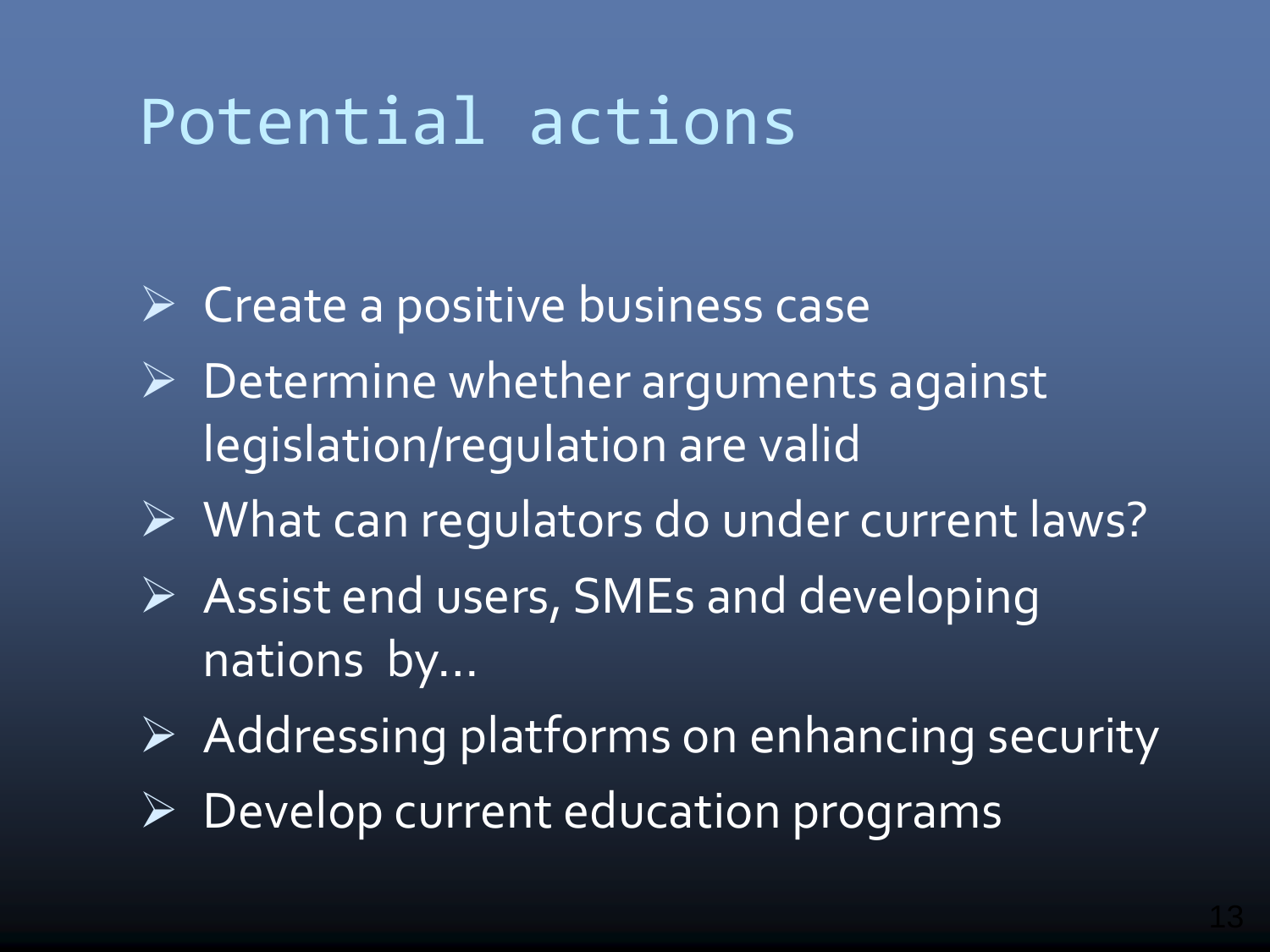## Potential next steps

- $\triangleright$  Dissemination of internet standards
- $\triangleright$  Interaction technical community others
- $\triangleright$  IoT standards/certification
- $\triangleright$  Reach out program
- $\triangleright$  Internet resource organisations and abuse of resources
- $\triangleright$  Norms as identifiers of abuse/breaches
- $\triangleright$  New generation internet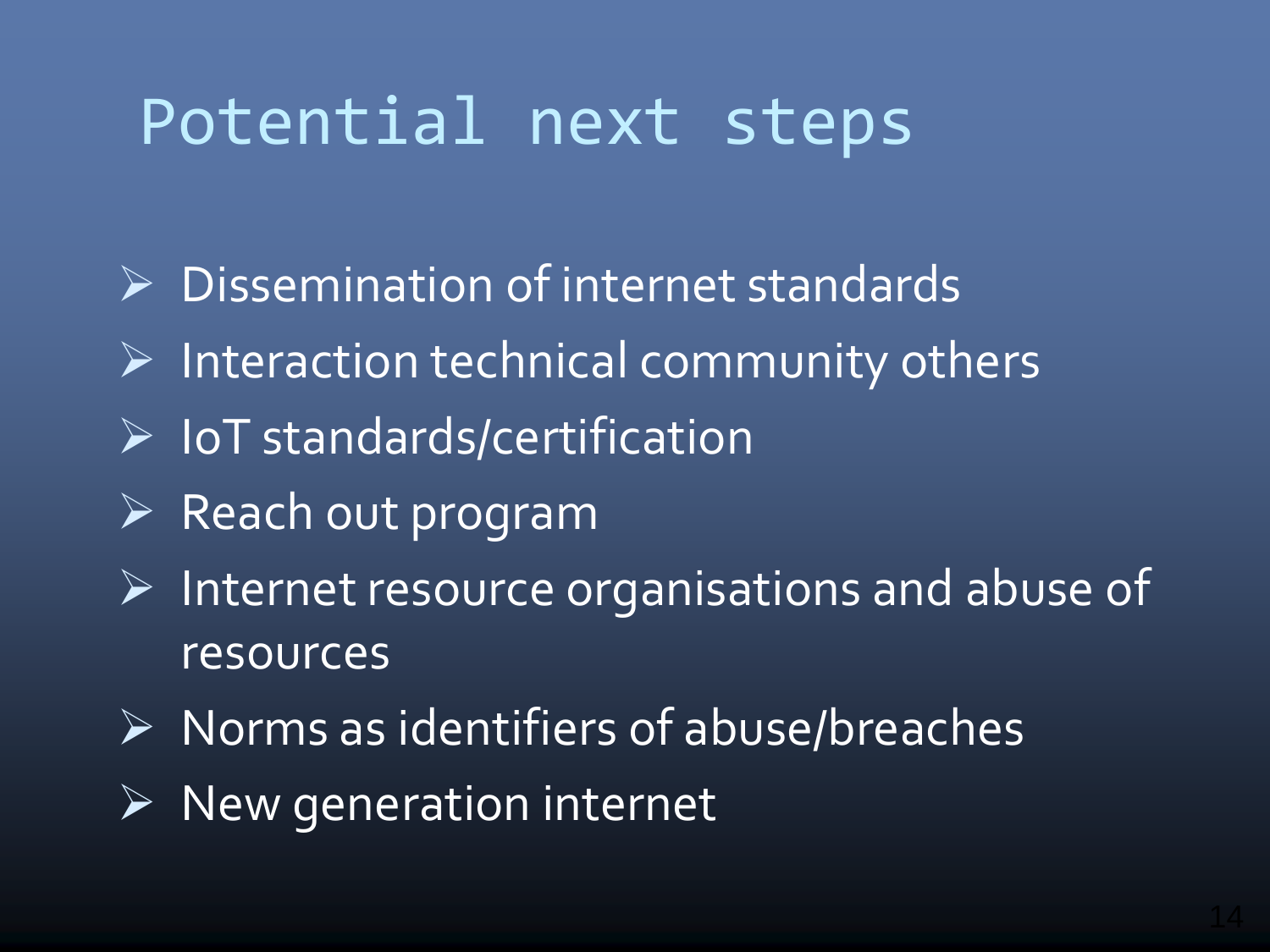#### The meta outcome

Can the IGF deliver?

<u>?????</u>?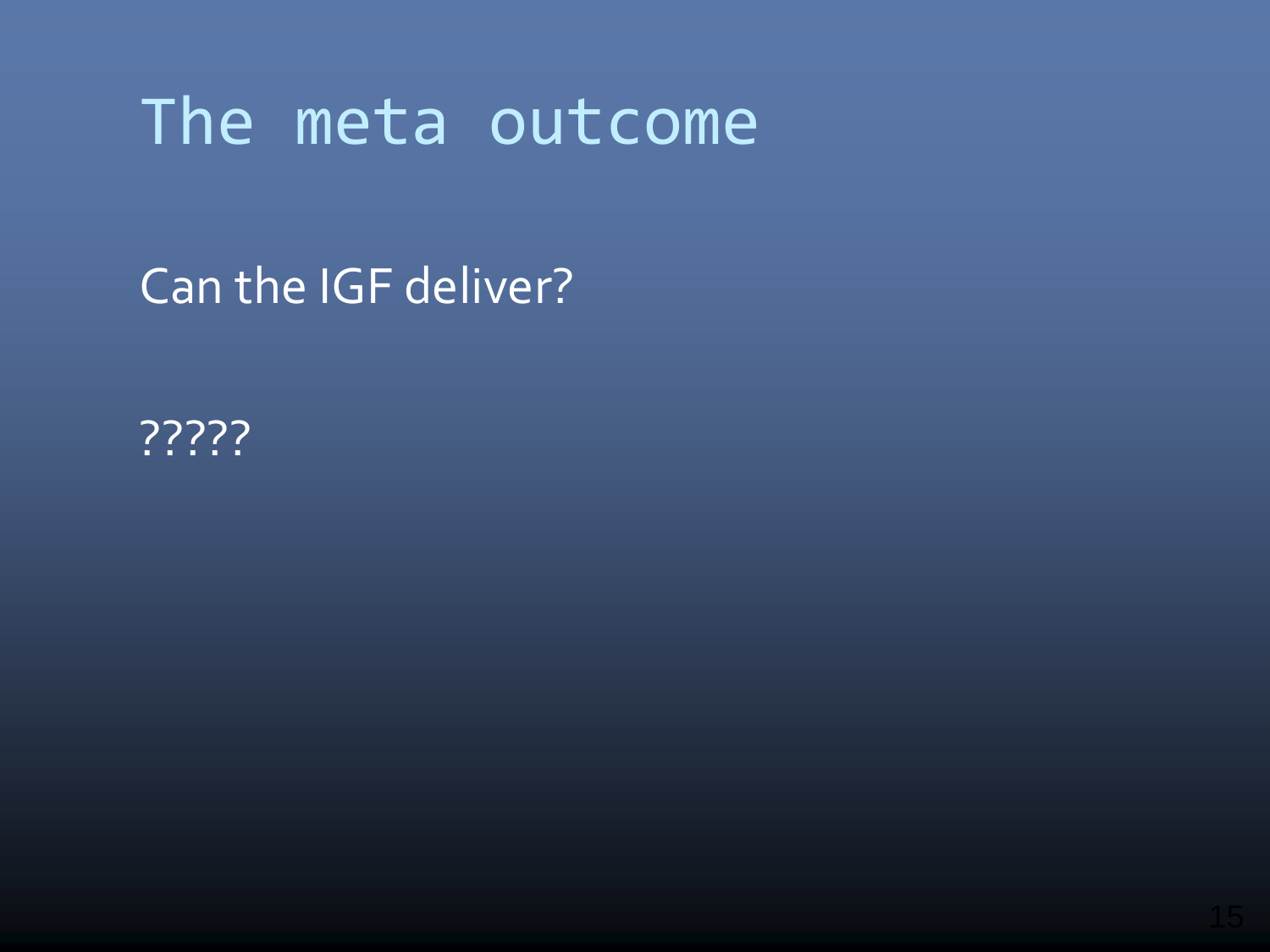#### The meta outcome

Can the IGF deliver?

Yes, this is the result of 2,5 months of work and a workshop of 1,5 hour/45 minutes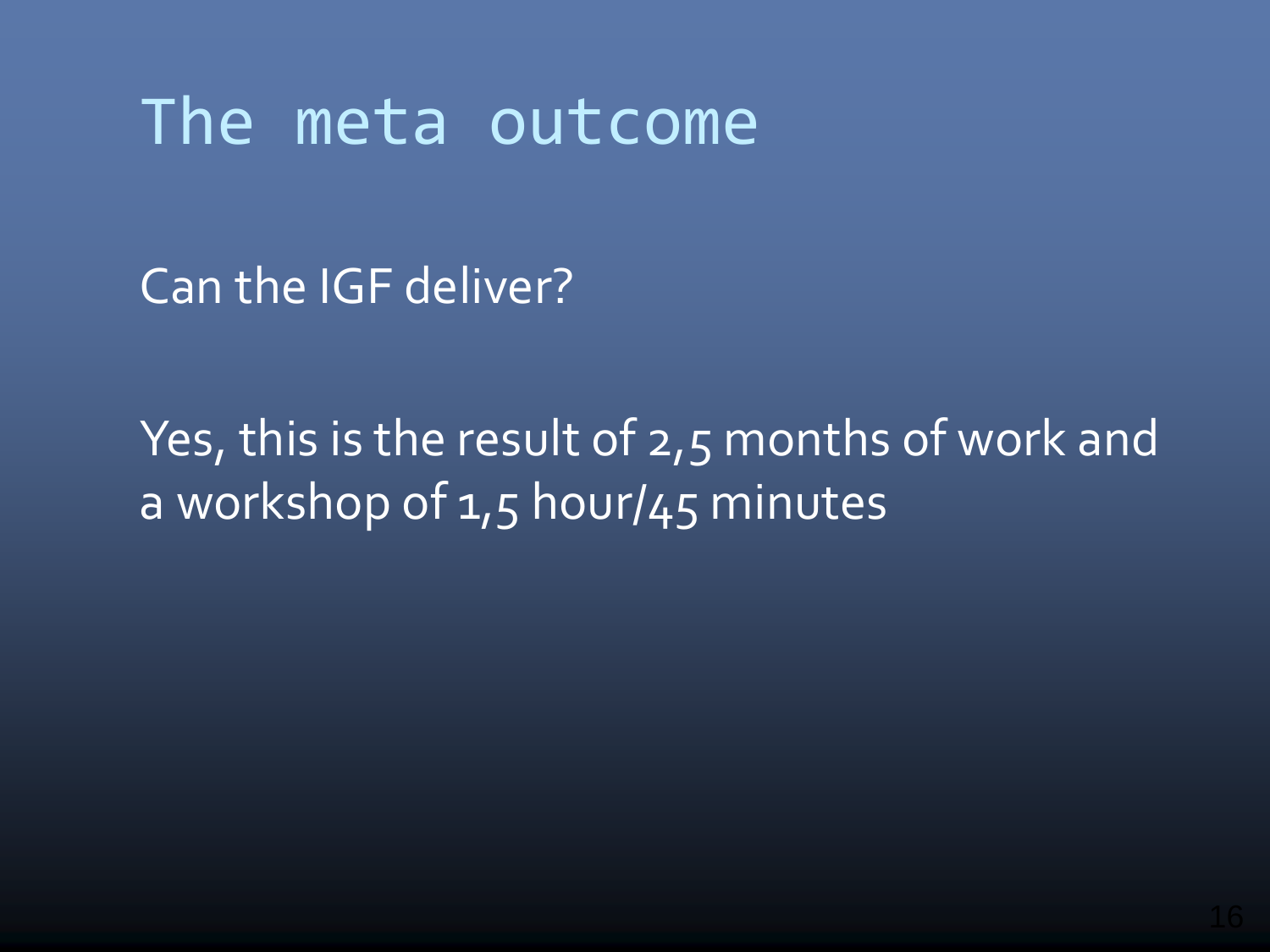# A thank you to

Bundesministeriums fürWirtschaft und Energie DINL ecp Medienstadt Leipzig e.V. Ministerie van Economische Zaken en Klimaat SIDN **SURFnet**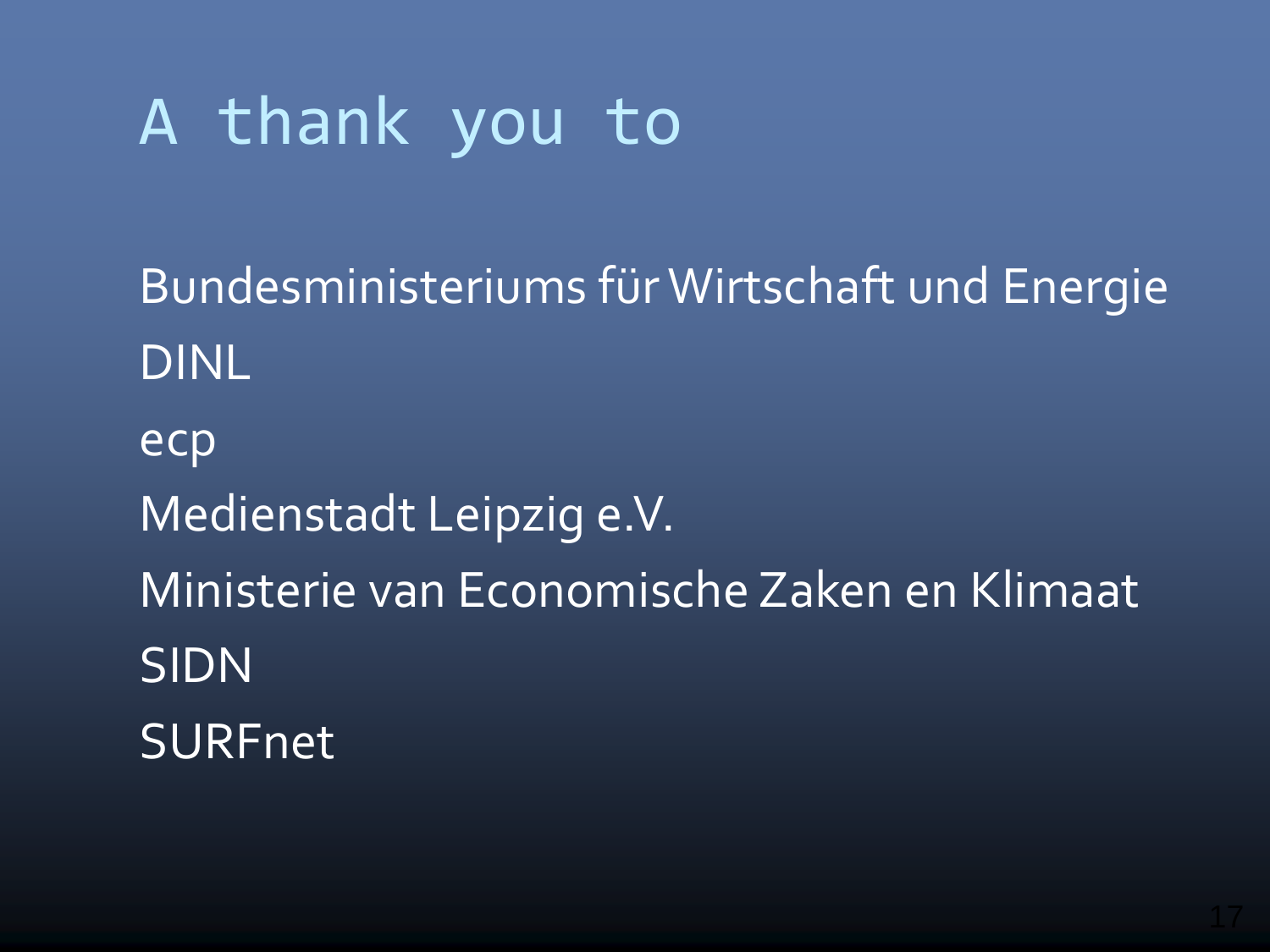#### What comes next?

That is your choice

There is reason to believe that:

- $\triangleright$  There's support for a phase 2;
- $\triangleright$  Funding will be found;
- $\triangleright$  Next steps will make a difference
- $\triangleright$  Further reach out is possible
- What form?